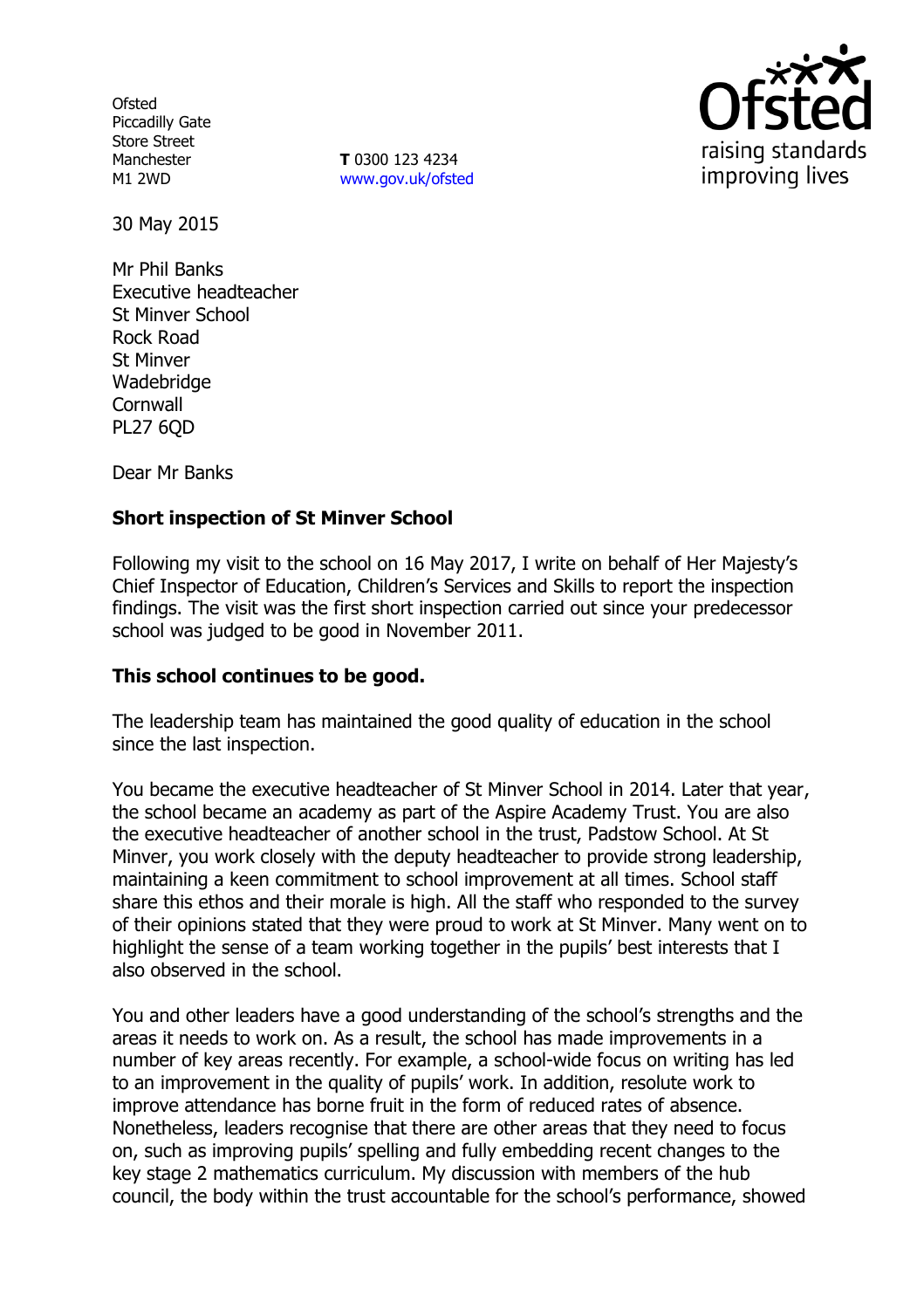

that they too have a clear understanding of the school and can talk in detail about the way they monitor and challenge the school's leadership in the quest for improvement.

Parents recognise the work that school staff do for their children. The vast majority who responded to Parent View, Ofsted's survey of parental opinion, would recommend the school. Many parents took the opportunity to praise the work that teachers and support staff have done to help pupils who need to catch up or who have special educational needs and/or disabilities. My observations around the school during my visit, including talking to pupils, staff and parents, confirm these perceptions as accurate. School leaders have successfully created a positive learning community in which pupils are happy, polite, well behaved and, crucially, making good progress in their education.

# **Safeguarding is effective.**

The school has a well-developed safeguarding ethos. Staff who take the lead on safeguarding are knowledgeable about their roles and use their experience well to keep children safe. Work with external agencies is meticulously recorded. There is a culture of constant vigilance and systems are in place for staff to report any concerns they might have quickly and efficiently. All staff training is up to date, including in the government's 'Prevent' duty to protect pupils from the risks of radicalisation and extremism. The school has carried out all the necessary checks on teachers and other staff to determine their suitability to work with children. Overall, therefore, the leadership has ensured that all safeguarding arrangements are fit for purpose and records are detailed and of high quality.

# **Inspection findings**

- My first line of enguiry on this inspection related to the progress made by middleability pupils in mathematics at key stage 2, particularly middle-ability girls. In the national curriculum assessments in 2016, middle-ability pupils made significantly less progress than other pupils nationally of the same ability. The progress made by middle-ability girls was in the bottom 10% of schools. School leaders have reacted to this by appointing new leaders in mathematics and by changing the curriculum in a number of key ways.
- There is now a much greater emphasis on reasoning, problem solving and increasing the level of challenge for all pupils. In addition, teaching has been adapted to match the needs of girls more closely. As a result of these initiatives, pupils are making better progress in mathematics. Scrutiny of current pupils' work revealed no significant differences between the work of middle-ability girls and other pupils. Nevertheless, school leaders are well aware that some of the initiatives in mathematics teaching are relatively new and will need to be fully embedded before they reveal their true impact.
- The inspection's second line of enquiry investigated whether the level of challenge presented to pupils in key stage 1 was sufficient for them to achieve greater depth within the expected standards. In 2016, the national curriculum assessments at key stage 1 showed that overall attainment was broadly in line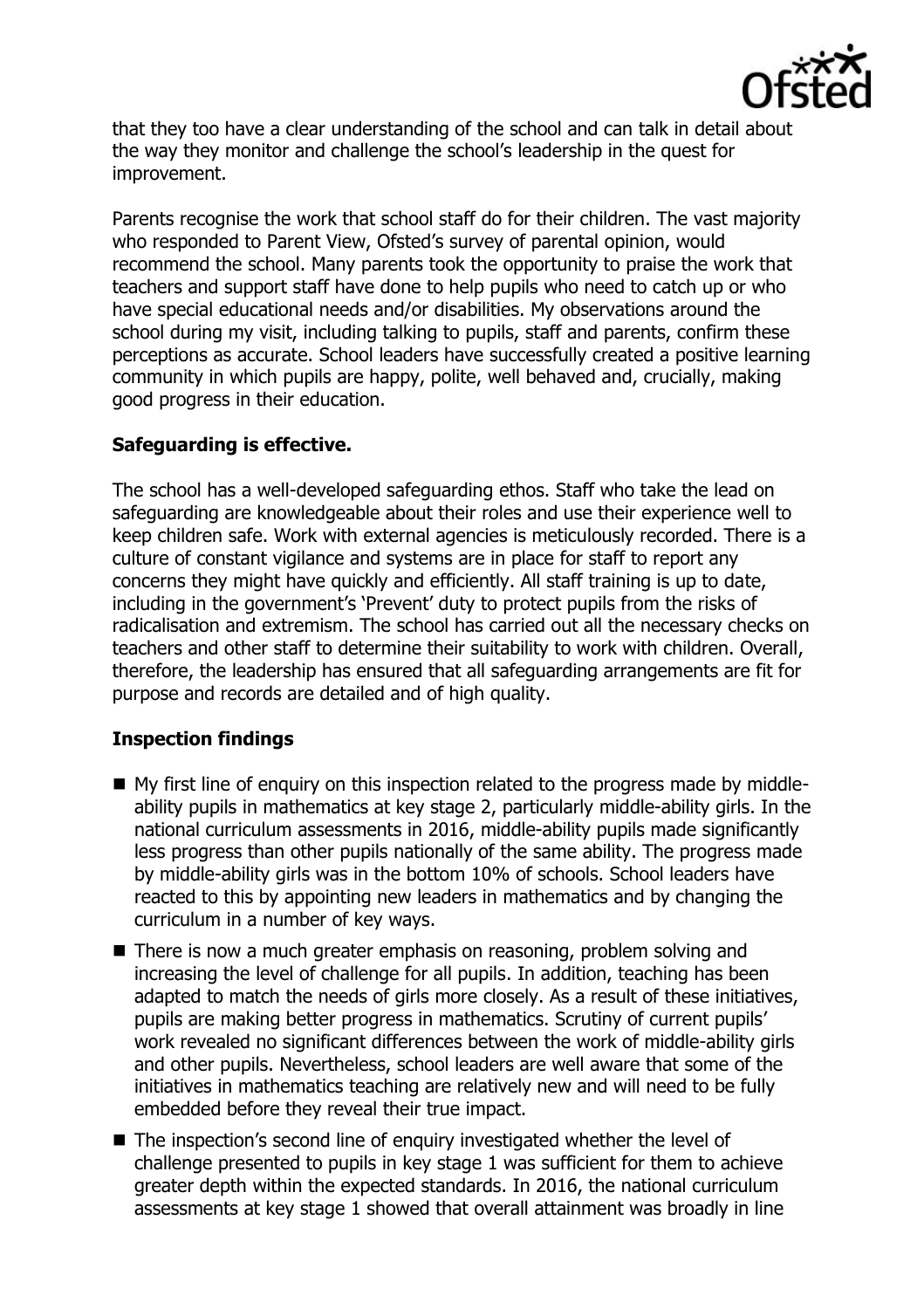

with that of other pupils nationally in each of reading, writing and mathematics. On closer examination, however, there were some prior-attainment groups that were well below the national average for attainment of greater depth in reading and writing. Nonetheless, work scrutiny shows that current pupils who were exceeding the expected standard when they left the early years are making good progress. They are developing the characteristics of pupils able to work at greater depth within the standard. Teaching in key stage 1 is characterised by a good understanding of what is required to reach greater depth. For example, school leaders identified the need to work on pupils' ability to make inferences from what they are reading and have adapted the curriculum accordingly. This is facilitating better progress.

- The third line of enquiry concerned attendance. Last year, absence and persistent absence were both higher than the national figure, especially for disadvantaged pupils. School leaders and other staff within the school have been working hard to address this issue. As a result attendance has risen and is now close to the national figure. Most notably, the rate of persistent absence has fallen dramatically and is now well below the national figure. The attendance of disadvantaged pupils has also improved. Overall, therefore, school leaders are successfully promoting good attendance but they are also aware that they need to maintain a resolute focus on this issue to ensure the improvements are built upon further.
- $\blacksquare$  My final line of enquiry looked at the writing of pupils in key stage 2, including their writing across the curriculum. In our initial meeting, you identified this as an area the school had been focusing on in recent years. School leaders have developed a culture of high expectations in writing and this is evident both in pupils' literacy books and in their work in history, geography and science. In addition, writing is celebrated prominently across the school via a multitude of displays of pupils' work. Across all year groups, current pupils are making good progress in developing a sophisticated understanding of what makes good writing and an ability to demonstrate it in their work across the curriculum. Whether it is writing a letter, describing Egyptian religion or explaining the digestive system, pupils typically write well. They can transfer the skills they learn in literacy lessons to their other work with relative ease. Despite this, some pupils' spelling is not as secure as their creative abilities and this can undermine the quality of their work at times.

# **Next steps for the school**

Leaders and those responsible for governance should ensure that:

- $\blacksquare$  recent changes to the mathematics curriculum aimed at developing pupils' mastery of the subject are fully embedded
- $\blacksquare$  pupils' spelling improves, especially in key stage 2.